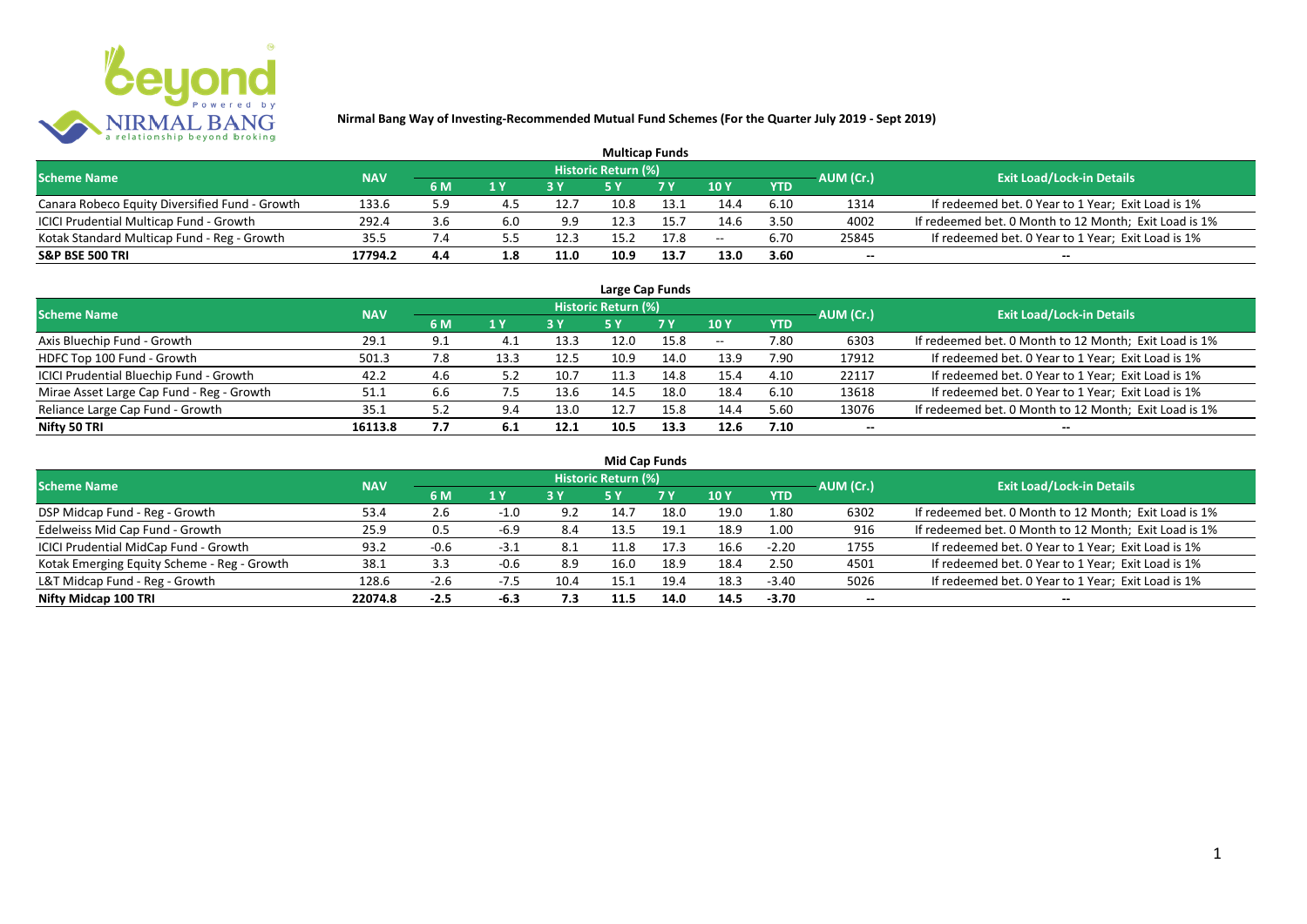

| Large & Midcap                                   |            |      |                         |      |                            |      |      |            |           |                                                    |  |  |  |
|--------------------------------------------------|------------|------|-------------------------|------|----------------------------|------|------|------------|-----------|----------------------------------------------------|--|--|--|
| <b>Scheme Name</b>                               | <b>NAV</b> |      |                         |      | <b>Historic Return (%)</b> |      |      |            | AUM (Cr.) | <b>Exit Load/Lock-in Details</b>                   |  |  |  |
|                                                  |            | 6 M  | $\mathbf{A} \mathbf{V}$ |      |                            | 7 V  | 10Y  | <b>YTD</b> |           |                                                    |  |  |  |
| Canara Robeco Emerging Equities - Growth         | 92.0       | -3.4 |                         | 12.3 | 16.9                       | 21.4 | 21.7 | 3.30       | 4929      | If redeemed bet. 0 Year to 1 Year; Exit Load is 1% |  |  |  |
| Invesco India Growth Opportunities Fund - Growth | 33.6       |      | 0.9                     | 11.7 | 12.8                       | 15.6 | 14.6 | 2.60       | 1539      | If redeemed bet. 0 Year to 1 Year; Exit Load is 1% |  |  |  |
| NIFTY Large Midcap 250 TRI                       | 7097.3     | 2.3  | $-0.2$                  | 11.1 | 12.3                       | 15.4 | 14.5 | 1.40       | $- -$     | $- -$                                              |  |  |  |

|                                  |            |       |       |      |                     | <b>Focused Funds</b> |       |            |           |                                                       |
|----------------------------------|------------|-------|-------|------|---------------------|----------------------|-------|------------|-----------|-------------------------------------------------------|
| <b>Scheme Name</b>               | <b>NAV</b> |       |       |      | Historic Return (%) |                      |       |            | AUM (Cr.) | <b>Exit Load/Lock-in Details</b>                      |
|                                  |            | 6 M   | 1 V   |      | cν                  | 7 V                  | 10 Y  | <b>YTD</b> |           |                                                       |
| Axis Focused 25 Fund - Growth    | 27.8       |       | -2. . | 14.2 | 14.4                | 15.6                 | $- -$ | 3.70       | 8044      | If redeemed bet. 0 Month to 12 Month; Exit Load is 1% |
| SBI Focused Equity Fund - Growth | 142.8      | $Q$ 5 |       | 12.8 | 14.2                | 16.                  | 20.0  | 8.00       | 4864      | If redeemed bet. 0 Year to 1 Year; Exit Load is 1%    |
| <b>S&amp;P BSE 500</b>           | 14971.9    | 3.8   | 0.6   | 9.7  | 9.5                 | 12.2                 | 11.5  | 3.00       | $- -$     | $- -$                                                 |

|                                                |            |        |         |                     | <b>Small Cap Funds</b> |                          |       |            |           |                                                    |
|------------------------------------------------|------------|--------|---------|---------------------|------------------------|--------------------------|-------|------------|-----------|----------------------------------------------------|
| <b>Scheme Name</b>                             | <b>NAV</b> |        |         | Historic Return (%) |                        |                          |       |            | AUM (Cr.) | <b>Exit Load/Lock-in Details</b>                   |
|                                                |            | 6 M    |         |                     |                        |                          | 10Y   | <b>YTD</b> |           |                                                    |
| Franklin India Smaller Companies Fund - Growth | 51.6       |        | $-10.0$ |                     | 13.3                   | 20.7                     | 19.5  | $-1.60$    | 7369      | If redeemed bet. 0 Year to 1 Year; Exit Load is 1% |
| HDFC Small Cap Fund - Growth                   | 41.3       | -3.0   | $-5.8$  | 12.9                | 15.0                   |                          | 16.5  | $-2.80$    | 8427      | If redeemed bet. 0 Year to 1 Year; Exit Load is 1% |
| L&T Emerging Businesses Fund - Reg - Growth    | 23.3       | -4.4   | $-11.3$ | 12.0                | 15.3                   | $\overline{\phantom{m}}$ | $- -$ | $-6.20$    | 6079      | If redeemed bet. 0 Year to 1 Year; Exit Load is 1% |
| Nifty Smallcap 100 TRI                         | 7408.0     | $-4.6$ | $-17.0$ | 1.2                 |                        | 9.9                      | 11.2  | $-5.40$    | $- -$     | $- -$                                              |

# **ELSS Schemes (Tax Saving u/s 80-C)**

| <b>Scheme Name</b>                            | <b>NAV</b> |      |                | <b>Historic Return (%)</b> |       |      |         |            | AUM (Cr.)                | <b>Exit Load/Lock-in Details</b> |
|-----------------------------------------------|------------|------|----------------|----------------------------|-------|------|---------|------------|--------------------------|----------------------------------|
|                                               |            | 6 M  | 1 <sub>Y</sub> |                            | 5 Y   | 7Y   | 10Y     | <b>YTD</b> |                          |                                  |
| Aditya Birla Sun Life Tax Relief 96 - Growth  | 30.1       | -1.0 | -4.,           | 9.5                        | 13.5  | 17.0 | 14.7    | $-2.50$    | 8850                     | Nil                              |
| Axis Long Term Equity Fund - Growth           | 44.9       | 8.3  | 0.9            | 12.0                       | 14.5  | 19.5 | $-  \,$ | 4.80       | 19718                    |                                  |
| IDFC Tax Advantage (ELSS) Fund - Reg - Growth | 55.5       | 4.7  | $-1.9$         | 11.3                       | 12.8  | 16.6 | 16.4    | 2.80       | 2060                     |                                  |
| Invesco India Tax Plan - Growth               | 50.3       | 3.6  | $-0.8$         | 10.3                       | 13.0  | 16.6 | 16.6    | 2.60       | 878                      |                                  |
| Mirae Asset Tax Saver Fund - Reg - Growth     | 17.7       | 6.8  |                | 16.9                       | $- -$ | --   | $- -$   | 6.10       | 2202                     |                                  |
| <b>S&amp;P BSE 200 TRI</b>                    | 5747.2     | 5.2  | 3.5            | 11.4                       | 11.1  | 13.9 | 13.0    | 4.40       | $\overline{\phantom{a}}$ | $\overline{\phantom{a}}$         |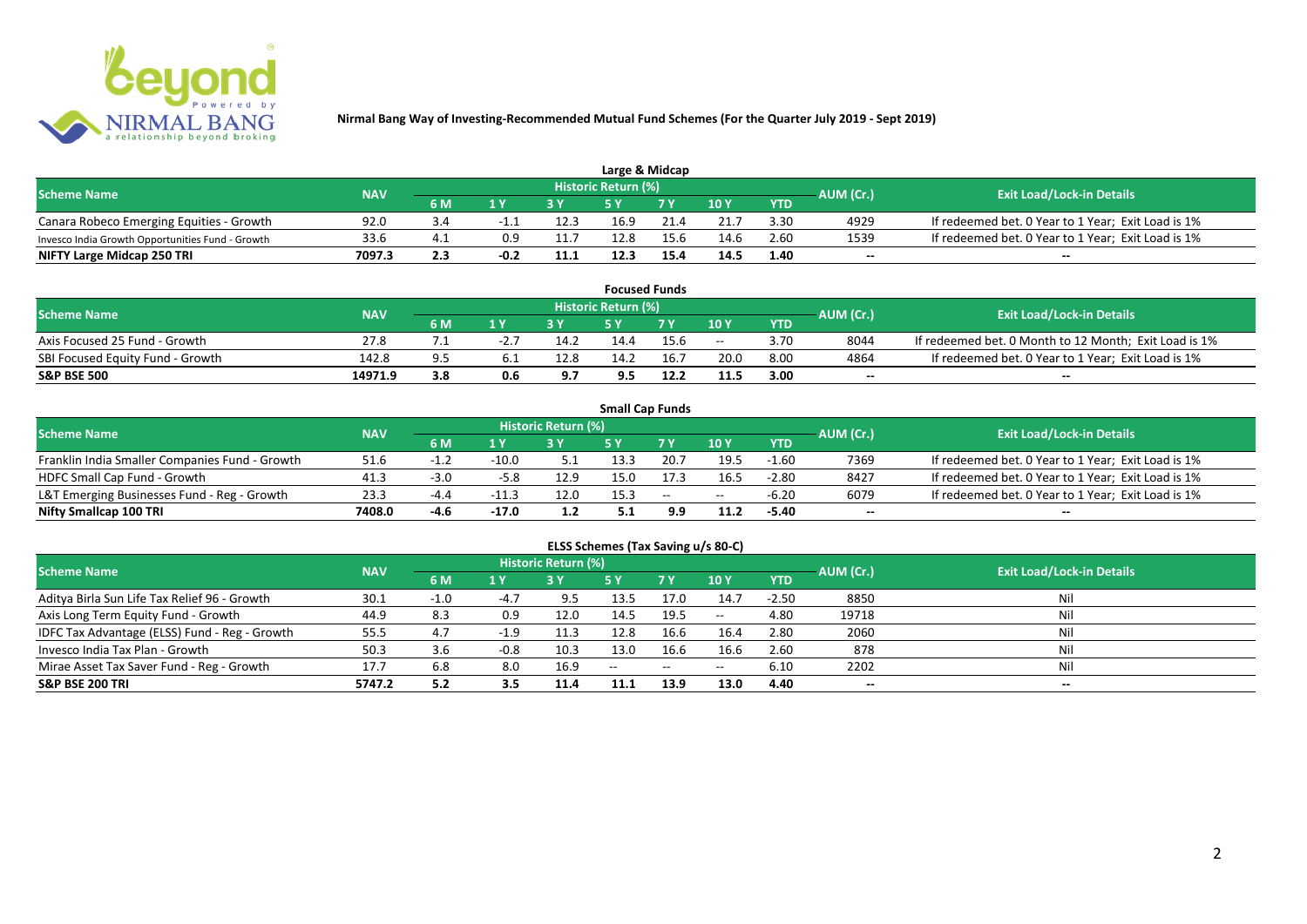

| <b>Contra/Value Fund</b>                  |            |           |     |                     |      |      |        |            |           |                                                    |  |  |  |
|-------------------------------------------|------------|-----------|-----|---------------------|------|------|--------|------------|-----------|----------------------------------------------------|--|--|--|
| <b>Scheme Name</b>                        | <b>NAV</b> |           |     | Historic Return (%) |      |      |        |            | AUM (Cr.) | <b>Exit Load/Lock-in Details</b>                   |  |  |  |
|                                           |            | <b>6M</b> | 1 Y |                     |      | 7 Y  | $-10Y$ | <b>YTD</b> |           |                                                    |  |  |  |
| Kotak India EQ Contra Fund - Reg - Growth | 51.9       | 4.9       | 1.8 | 12.5                | 11.6 | 14.1 | 13.8   | 3.70       | 865       | If redeemed bet. 0 Year to 1 Year; Exit Load is 1% |  |  |  |
| Invesco India Contra Fund - Growth        | 47.0       | 2.6       |     | 12.5                | ۔ 11 | 17.5 | 16.1   | 1.40       | 4027      | If redeemed bet. 0 Year to 1 Year; Exit Load is 1% |  |  |  |
| UTI Value Opportunities Fund - Growth     | 60.1       | ے. ک      |     |                     |      | 11.3 | 12.    | 2.80       | 4493      | If redeemed bet. 0 Year to 1 Year; Exit Load is 1% |  |  |  |
| <b>S&amp;P BSE 500 TRI</b>                | 17794.2    | 4.4       | 1.8 | 11.0                | 10.9 | 13.7 | 13.0   | 3.60       | --        | $- -$                                              |  |  |  |

| Sector/Thematic                                                           |            |        |                  |                            |      |           |                          |            |           |                                                    |  |  |  |
|---------------------------------------------------------------------------|------------|--------|------------------|----------------------------|------|-----------|--------------------------|------------|-----------|----------------------------------------------------|--|--|--|
| <b>Scheme Name</b>                                                        | <b>NAV</b> |        |                  | <b>Historic Return (%)</b> |      |           |                          |            | AUM (Cr.) | <b>Exit Load/Lock-in Details</b>                   |  |  |  |
|                                                                           |            | 6 M    | $\overline{1}$ Y | <b>3 Y</b>                 | 5Y   | <b>7Y</b> | 10Y                      | <b>YTD</b> |           |                                                    |  |  |  |
| Canara Robeco Consumer Trends Fund - Reg - Growth                         | 38.6       | 2.4    | 1.8              | 12.2                       | 14.8 | 16.1      | $\overline{\phantom{a}}$ | 2.50       | 337       | If redeemed bet. 0 Year to 1 Year; Exit Load is 1% |  |  |  |
| Mirae Asset Great Consumer Fund - Growth                                  | 33.6       | $-1.5$ | 0.5              | 13.8                       | 14.1 | 17.0      | $\sim$ $\sim$            | $-1.90$    | 802       | If redeemed bet. 0 Year to 1 Year; Exit Load is 1% |  |  |  |
| ICICI Prudential Technology Fund - Growth                                 | 57.4       | 0.7    | 1.4              | 11.5                       | 11.4 | 18.2      | 20.5                     | 1.30       | 445       | If redeemed bet. 0 Day to 15 Day; Exit Load is 1%  |  |  |  |
| Reliance Pharma Fund - Growth                                             | 142.2      | $-5.9$ | $-2.1$           | 0.7                        | 7.8  | 13.3      | 19.0                     | $-4.90$    | 2420      | If redeemed bet. 0 Year to 1 Year; Exit Load is 1% |  |  |  |
| ICICI Prudential Banking and Financial Services Fund -<br>Retail - Growth | 67.5       | 8.6    | 14.1             | 17.1                       | 18.1 | 20.7      | 20.1                     | 10.80      | 3354      | If redeemed bet. 0 Day to 15 Day; Exit Load is 1%  |  |  |  |
| Reliance Banking Fund - Growth                                            | 293.9      | 9.6    | 10.5             | 16.4                       | 15.6 | 16.9      | 18.4                     | 11.00      | 3203      | If redeemed bet. 0 Year to 1 Year; Exit Load is 1% |  |  |  |
| <b>S&amp;P BSE 500 TRI</b>                                                | 17794.2    | 4.4    | 1.8              | 11.0                       | 10.9 | 13.7      | 13.0                     | 3.60       | --        | $- -$                                              |  |  |  |

| <b>Dynamic Asset Allocation Funds</b>            |            |         |     |                            |      |               |       |            |                          |                                                         |  |  |  |
|--------------------------------------------------|------------|---------|-----|----------------------------|------|---------------|-------|------------|--------------------------|---------------------------------------------------------|--|--|--|
| <b>Scheme Name</b>                               | <b>NAV</b> |         |     | <b>Historic Return (%)</b> |      |               |       |            | AUM (Cr.)                | <b>Exit Load/Lock-in Details</b>                        |  |  |  |
|                                                  |            | 6 M     | 1 Y | 3Y                         | 5 Y  | <b>7Y</b>     | 10Y   | <b>YTD</b> |                          |                                                         |  |  |  |
| ICICI Prudential Balanced Advantage Fund - Reg - | 35.8       | 4.5     |     | 8.6                        | 10.1 |               |       | 4.20       |                          |                                                         |  |  |  |
| Growth                                           |            |         | 6.6 |                            |      | 13.3          | 13.4  |            | 28709                    | If redeemed bet. 0 Year to 1 Year; Exit Load is 1%      |  |  |  |
| Invesco India Dynamic Equity Fund - Growth       | 29.2       | 6.3     | 0.6 | 9.3                        | 10.2 | 13.5          | 13.1  | 5.70       | 966                      | If redeemed bet. 0 Month to 3 Month; Exit Load is 0.25% |  |  |  |
| Reliance Balanced Advantage Fund - Growth        | 91.7       | 5.0     | 7.0 | 10.3                       | 10.5 | 13.7          | 13.6  | 5.40       | 2040                     | If redeemed bet. 0 Month to 12 Month; Exit Load is 1%   |  |  |  |
| SBI Dynamic Asset Allocation Fund - Reg - Growth | 13.4       | $1.5\,$ | 1.4 | 7.4                        | $ -$ | $\sim$ $\sim$ | $- -$ | 1.90       | 687                      | If redeemed bet. 0 Month to 12 Month; Exit Load is 1%   |  |  |  |
| NIFTY 50 Hybrid Composite Debt 65:35 Index       | 10060.4    | 7.7     | 8.7 | 10.9                       | 10.2 | 11.9          | 11.2  | 7.30       | $\overline{\phantom{a}}$ | $- -$                                                   |  |  |  |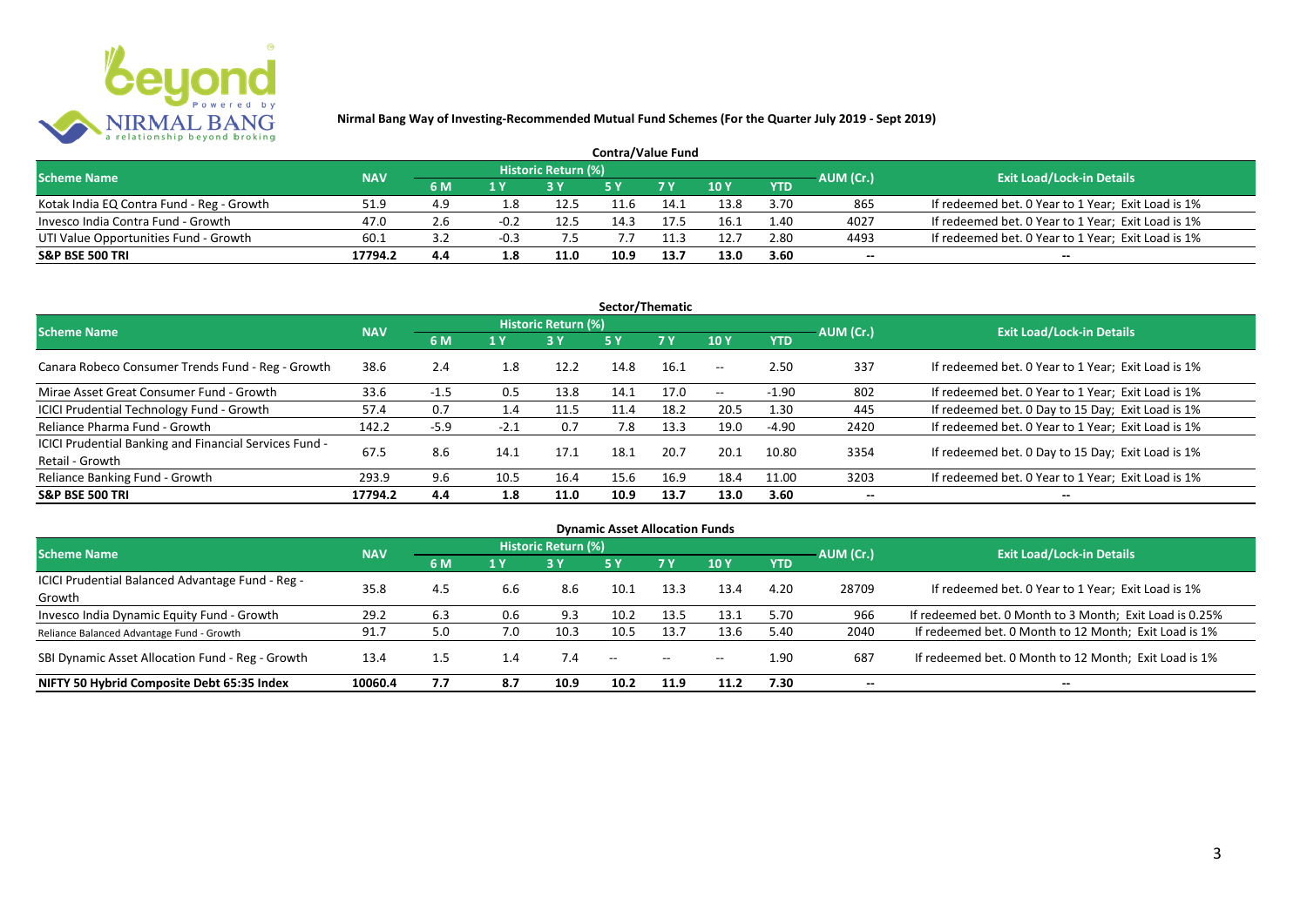

|                                                 |            |     |     |                            | <b>Hybrid Aggressive</b> |                   |       |            |           |                                                       |
|-------------------------------------------------|------------|-----|-----|----------------------------|--------------------------|-------------------|-------|------------|-----------|-------------------------------------------------------|
| <b>Scheme Name</b>                              | <b>NAV</b> |     |     | <b>Historic Return (%)</b> |                          |                   |       |            | AUM (Cr.) | <b>Exit Load/Lock-in Details</b>                      |
|                                                 |            | 6 M | 1 Y |                            | 5 Y                      | 7 Y               | 10Y   | <b>YTD</b> |           |                                                       |
| HDFC Hybrid Equity Fund - Growth                | 54.3       | 5.5 | 6.4 | 7.b                        | 7.6                      | 11.0              | 11.9  | 5.60       | 22221     | If redeemed bet. 0 Year to 1 Year; Exit Load is 1%    |
| ICICI Prudential Equity & Debt Fund - Growth    | 134.8      | 5.1 | 8.0 | 10.7                       | 12.1                     | 15.7              | 15.3  | 5.30       | 25617     | If redeemed bet. 0 Year to 1 Year; Exit Load is 1%    |
| Mirae Asset Hybrid - Equity Fund - Reg - Growth | 14.9       | 6.9 | 8.8 | 11.8                       | $\sim$ $\sim$            | $\hspace{0.05cm}$ | $- -$ | 6.50       | 2196      | If redeemed bet. 0 Year to 1 Year; Exit Load is 1%    |
| SBI Equity Hybrid Fund - Growth                 | 136.6      | 7.3 | 7.8 | 10.3                       | 12.4                     | 16.0              | 13.6  | 6.50       | 29832     | If redeemed bet. 0 Month to 12 Month; Exit Load is 1% |
| Canara Robeco Equity Hybrid Fund - Growth       | 158.8      | 5.5 | 5.4 | 10.5                       | 11.9                     | 13.7              | 14.2  | 5.50       | 2316      | If redeemed bet. 0 Year to 1 Year; Exit Load is 1%    |
| NIFTY 50 Hybrid Composite Debt 65:35 Index      | 10060.4    | 7.7 | 8.7 | 10.9                       | 10.2                     | 11.9              | 11.2  | 7.30       | $- -$     | $- -$                                                 |

| <b>Arbitrage Fund</b>                      |            |     |     |                            |     |  |     |      |           |                                                         |  |  |  |
|--------------------------------------------|------------|-----|-----|----------------------------|-----|--|-----|------|-----------|---------------------------------------------------------|--|--|--|
| <b>Scheme Name</b>                         | <b>NAV</b> |     |     | <b>Historic Return (%)</b> |     |  |     |      | AUM (Cr.) | <b>Exit Load/Lock-in Details</b>                        |  |  |  |
|                                            |            | 1 M | 3 M | 6 M                        |     |  | 2 V | YTD  |           |                                                         |  |  |  |
| IDFC Arbitrage Fund - Reg - Growth         | 23.8       |     |     |                            | 6.7 |  |     | 7.10 | 5498      | If redeemed bet. 0 Month to 1 Month; Exit Load is 0.25% |  |  |  |
| Kotak Equity Arbitrage Fund - Reg - Growth | 26.9       |     |     | 6.8                        | 6.6 |  |     | 6.70 | 13769     | If redeemed bet. 0 Day to 30 Day; Exit Load is 0.25%    |  |  |  |
| Reliance Arbitrage Fund - Growth           | 19.3       |     | 8.3 | 6.9                        | 6.7 |  | 6.4 | 7.00 | 8759      | If redeemed bet. 0 Month to 1 Month; Exit Load is 0.25% |  |  |  |

|                                          |            |       |     |                     |       | <b>Equity Saver</b>                            |            |            |           |                                                       |
|------------------------------------------|------------|-------|-----|---------------------|-------|------------------------------------------------|------------|------------|-----------|-------------------------------------------------------|
| <b>Scheme Name</b>                       | <b>NAV</b> |       |     | Historic Return (%) |       |                                                |            |            |           | <b>Exit Load/Lock-in Details</b>                      |
|                                          |            | 6 M   | 1 Y |                     |       | 7 <sub>V</sub>                                 | 10Y        | <b>YTD</b> | AUM (Cr.) |                                                       |
| Axis Equity Saver Fund - Reg - Growth    | 12.9       | 4.6   | 3.8 |                     | $- -$ | $\hspace{0.1mm}-\hspace{0.1mm}-\hspace{0.1mm}$ | $- -$      | 4.00       | 766       | If redeemed bet. 0 Month to 12 Month; Exit Load is 1% |
| HDFC Equity Savings Fund - Growth        | 37.0       | 4.2   |     | 8.7                 | 8.5   | 9.2                                            | $\alpha$ – | 4.20       | 5422      | If redeemed bet. 0 Year to 1 Year; Exit Load is 1%    |
| Kotak Equity Savings Fund - Reg - Growth | 14.3       | 3.4   | 4.4 |                     | $-$   | $\sim$                                         | $- -$      | 3.10       | 2122      | If redeemed bet. 0 Year to 1 Year; Exit Load is 1%    |
| CRISIL Hybrid 50+50 - Moderate Index*    | $- -$      | $- -$ |     | --                  | --    | $- -$                                          |            | --         | --        | $- -$                                                 |

| <b>Liquid Funds</b>                       |            |           |      |                     |     |                          |            |                 |           |                                  |  |  |  |  |
|-------------------------------------------|------------|-----------|------|---------------------|-----|--------------------------|------------|-----------------|-----------|----------------------------------|--|--|--|--|
| <b>Scheme Name</b>                        | <b>NAV</b> |           |      | Historic Return (%) |     |                          | <b>YTM</b> | Avg'            | AUM (Cr.) | <b>Exit Load/Lock-in Details</b> |  |  |  |  |
|                                           |            | <b>1W</b> | 2 W  | 1 M                 | 3 M | 1Y                       |            | <b>Maturity</b> |           |                                  |  |  |  |  |
| Axis Liquid Fund - Growth                 | 2106.2     | 6.6       | 6.9  | 6.7                 | 7.0 | 7.5                      | 6.5        | 0.11            | 27255     | Nil                              |  |  |  |  |
| IDFC Cash Fund - Reg - Growth             | 2300.7     | 6.3       | .b.5 | -6.4                | 6.8 |                          | 6.3        | 0.08            | 10199     | Nil                              |  |  |  |  |
| Kotak Liquid Scheme - Reg - Growth        | 3846.4     | 6.4       | 6.8  | 6.6                 | 6.9 | 7.3                      | 6.5        | 0.10            | 29065     | Nil                              |  |  |  |  |
| Mirae Asset Cash Management Fund - Growth | 1988.7     | 6.5       | 6.9  | 6.6                 | 6.9 | 7.4                      | 6.4        | 0.11            | 3033      | Nil                              |  |  |  |  |
| <b>CRISIL Liquid Fund Index</b>           | $- -$      | 6.7       | 7.2  | 6.8                 | 7.2 | $\overline{\phantom{a}}$ | $- -$      | $- -$           | $- -$     | $- -$                            |  |  |  |  |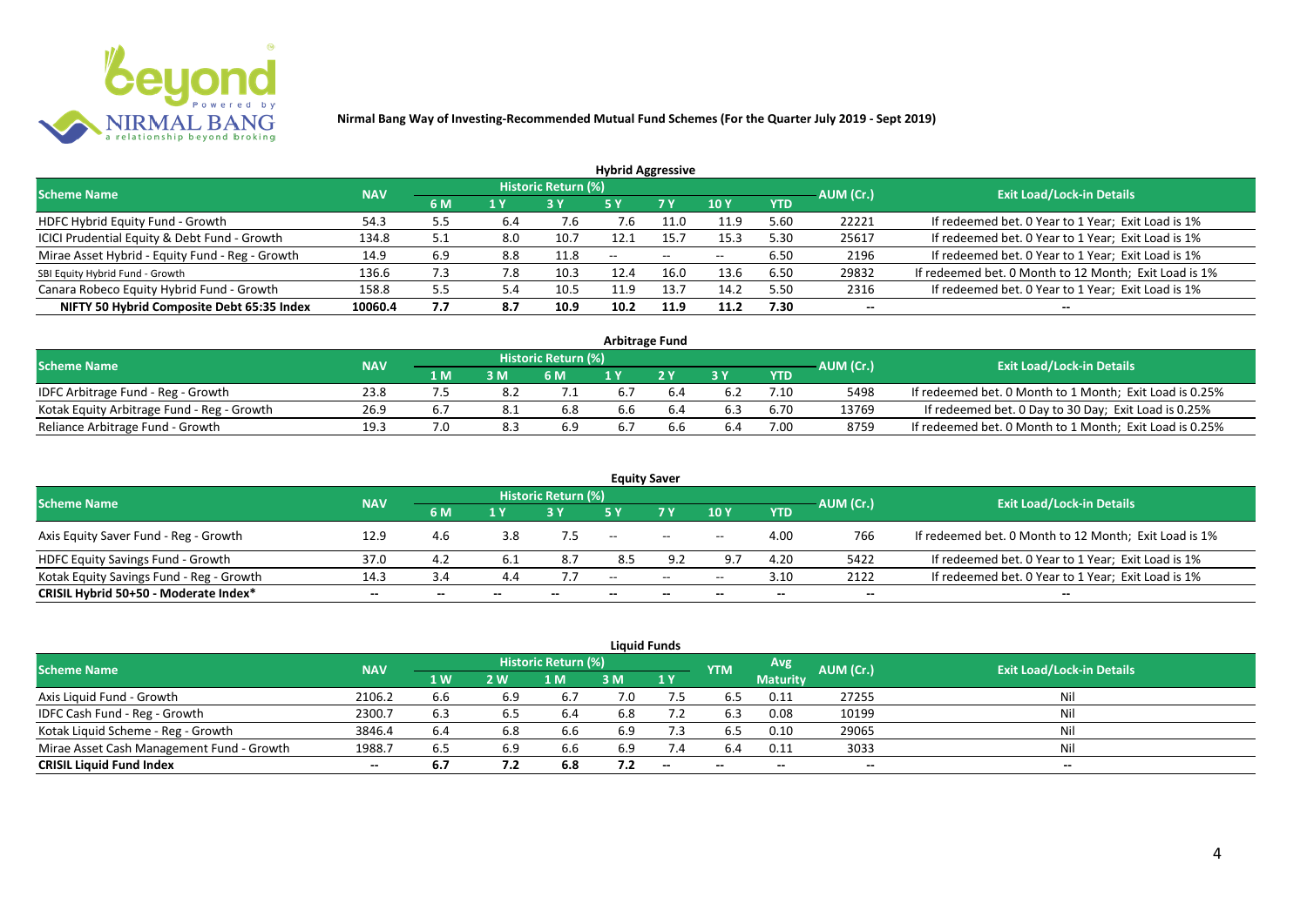

|                                               |            |       |     |                            | <b>Ultra Short Fund</b> |        |            |                 |           |                                  |
|-----------------------------------------------|------------|-------|-----|----------------------------|-------------------------|--------|------------|-----------------|-----------|----------------------------------|
| <b>Scheme Name</b>                            | <b>NAV</b> |       |     | <b>Historic Return (%)</b> |                         |        | <b>YTM</b> | Avg             | AUM (Cr.) | <b>Exit Load/Lock-in Details</b> |
|                                               |            | 1 M   | 3 M | 6 M                        | 1 Y                     |        |            | <b>Maturity</b> |           |                                  |
| HDFC Ultra Short Term Fund - Reg - Growth     | 10.7       | - 8.2 |     | 8.3                        | $\sim$                  | $\sim$ | ٠3         | 0.50            | 6847      | Nil                              |
| IDFC Ultra Short Term Fund - Reg - Growth     | 10.8       | 8.4   | 8.2 | 8.4                        | $\sim$                  | $- -$  |            | 0.46            | 2858      | Nil                              |
| SBI Magnum Ultra Short Duration Fund - Growth | 4237.3     | 8.4   | 7.9 |                            | 8.4                     |        |            | $- -$           | 7858      | Nil                              |
| <b>NIFTY Ultra Short Duration Debt Index</b>  | 3869.5     | 8.0   | 7.9 | 8.2                        | 8.4                     | 7.6    | --         | $- -$           | $- -$     | $- -$                            |

| <b>Money Market Fund</b>                                   |            |     |     |                     |                          |            |            |                          |           |                                  |  |  |  |
|------------------------------------------------------------|------------|-----|-----|---------------------|--------------------------|------------|------------|--------------------------|-----------|----------------------------------|--|--|--|
| <b>Scheme Name</b>                                         | <b>NAV</b> |     |     | Historic Return (%) |                          |            | <b>YTM</b> | Avg                      | AUM (Cr.) | <b>Exit Load/Lock-in Details</b> |  |  |  |
|                                                            |            | 1 M | 3M  | <b>6 M</b>          | 1Y                       | <b>73Y</b> |            | <b>Maturity</b>          |           |                                  |  |  |  |
| Aditya Birla Sun Life Money Manager Fund - Reg -<br>Growth | 256.2      | 9.1 | 8.3 | 8.5                 | 8.6                      | 7.5        |            | $\hspace{0.05cm} \dashv$ | 11329     | Nil                              |  |  |  |
| ICICI Prudential Money Market Fund - Reg - Growth          | 264.7      | 8.6 | 8.1 | 8.3                 | 8.2                      | 7.4        | 7.1        | 0.40                     | 8776      | Nil                              |  |  |  |
| Reliance Money Market Fund - Growth                        | 2889.0     | 8.5 | 8.3 | 8.5                 | 8.5                      | 7.5        | 7.2        | 0.45                     | 3277      | Nil                              |  |  |  |
| UTI Money Market Fund - Reg - Growth                       | 2147.7     | 8.9 | 8.2 | 8.5                 | 8.5                      | 7.4        | 7.3        | 0.69                     | 5786      | Nil                              |  |  |  |
| <b>CRISIL Liquid Fund Index</b>                            | $- -$      | 6.8 | 7.2 | $- -$               | $\overline{\phantom{a}}$ | --         | $- -$      | $- -$                    | $- -$     | $\overline{\phantom{a}}$         |  |  |  |

| <b>Short Term Fund</b>                          |            |      |                 |                            |     |     |            |                 |           |                                  |  |  |  |
|-------------------------------------------------|------------|------|-----------------|----------------------------|-----|-----|------------|-----------------|-----------|----------------------------------|--|--|--|
| <b>Scheme Name</b>                              | <b>NAV</b> |      |                 | <b>Historic Return (%)</b> |     |     | <b>YTM</b> | Avg             | AUM (Cr.) | <b>Exit Load/Lock-in Details</b> |  |  |  |
|                                                 |            | 1 M  | 3 M             | 6 M                        |     | 3 Y |            | <b>Maturity</b> |           |                                  |  |  |  |
| HDFC Short Term Debt Fund - Growth              | 21.2       | 13.8 | 10.2            | 9.7                        | 9.2 |     |            | 2.32            | 7992      | Nil                              |  |  |  |
| IDFC Bond Fund - Short Term Plan - Reg - Growth | 39.0       | 12.5 | 10 <sub>c</sub> | 10.1                       | 9.5 |     |            | 2.16            | 8021      | Nil                              |  |  |  |
| Kotak Bond Short Term Plan - Reg - Growth       | 35.8       | 15.4 |                 | 10.4                       | 9.4 |     |            | 2.80            | 9143      | Nil                              |  |  |  |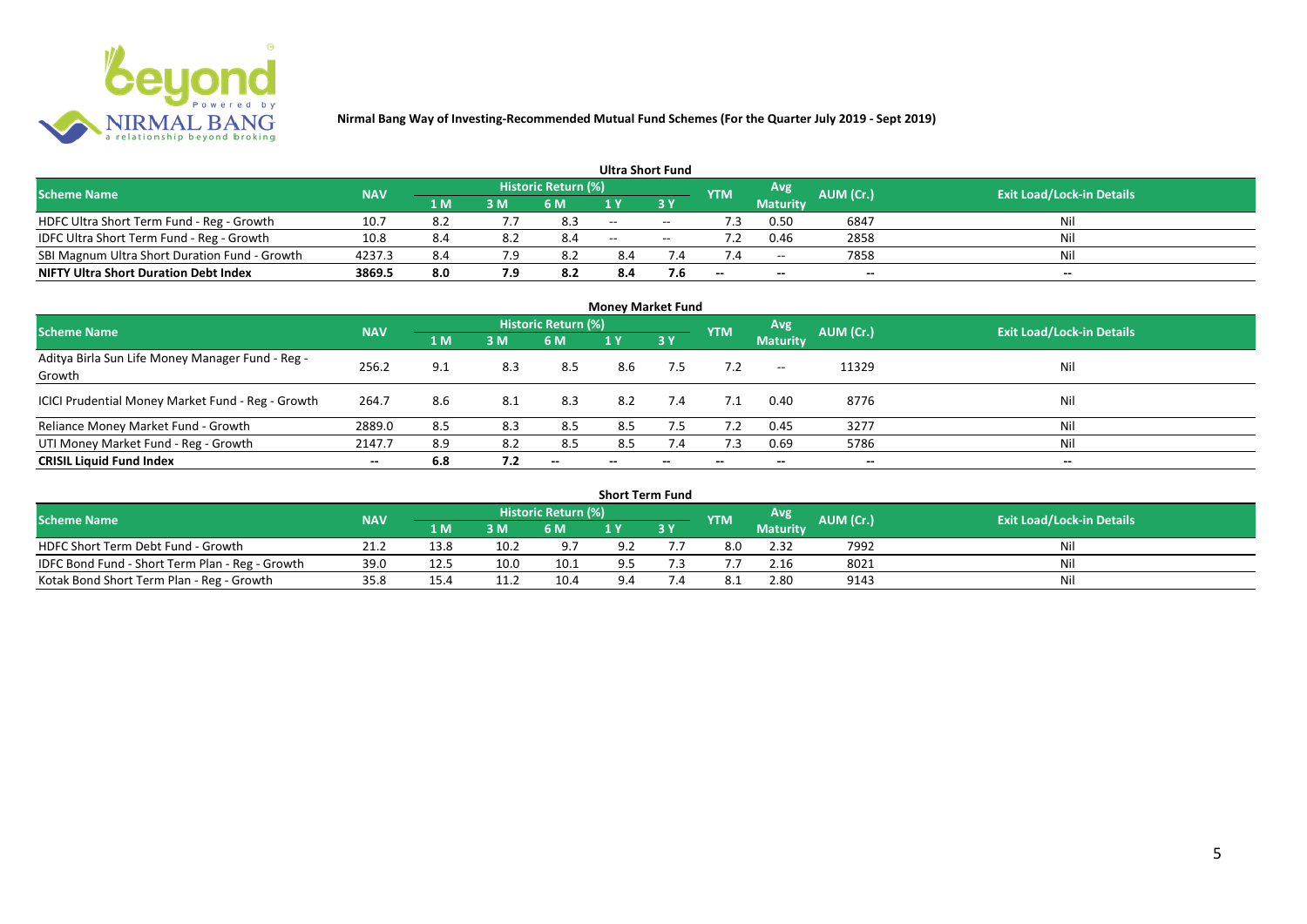

| <b>Low Duration Fund</b>                  |            |          |     |                            |     |  |            |          |           |                                  |  |  |  |  |
|-------------------------------------------|------------|----------|-----|----------------------------|-----|--|------------|----------|-----------|----------------------------------|--|--|--|--|
| <b>Scheme Name</b>                        | <b>NAV</b> |          |     | <b>Historic Return (%)</b> |     |  | <b>YTM</b> | Avg      | AUM (Cr.) | <b>Exit Load/Lock-in Details</b> |  |  |  |  |
|                                           |            | 1 M      | 3 M | 6 M                        | 1 Y |  |            | Maturity |           |                                  |  |  |  |  |
| <b>HDFC Low Duration Fund - Growth</b>    | 40.0       |          |     | 8.3                        | 7.9 |  |            | 0.87     | 15150     | Nil                              |  |  |  |  |
| Canara Robeco Savings Fund - Reg - Growth | 29.9       | a a      |     | 8.4                        | 8.1 |  | '.4        | 0.83     | 1060      | Nil                              |  |  |  |  |
| IDFC Low Duration Fund - Reg - Growth     | 27.1       | <u>.</u> | 8.4 | 8.7                        | 8.4 |  |            | 0.79     | 3890      | Nil                              |  |  |  |  |

| <b>Banking &amp; PSU Bond Funds</b>            |            |      |      |                            |      |           |            |                 |           |                                  |  |  |  |
|------------------------------------------------|------------|------|------|----------------------------|------|-----------|------------|-----------------|-----------|----------------------------------|--|--|--|
| <b>Scheme Name</b>                             | <b>NAV</b> |      |      | <b>Historic Return (%)</b> |      |           | <b>YTM</b> | Avg             | AUM (Cr.) | <b>Exit Load/Lock-in Details</b> |  |  |  |
|                                                |            | 1 M  | 3M   | 6 M                        |      | <b>3Y</b> |            | <b>Maturity</b> |           |                                  |  |  |  |
| HDFC Banking and PSU Debt Fund - Reg - Growth  | 15.5       |      |      | 10.4                       | 9.8  |           | 8.4        | 2.84            | 3187      |                                  |  |  |  |
| Kotak Banking and PSU Debt Fund - Reg - Growth | 43.9       | 20.2 | 15.9 | 12.9                       | 11.0 |           |            | 4.27            | 1790      |                                  |  |  |  |
| IDFC Banking & PSU Debt Fund - Reg - Growth    | 16.6       | 17.0 | 12.5 | 12.3                       | 11.3 |           | 7.8        | 3.62            | 6718      |                                  |  |  |  |

| <b>Corporate Bond Funds</b>                         |            |      |      |                     |      |       |            |                 |           |                                  |  |  |  |  |
|-----------------------------------------------------|------------|------|------|---------------------|------|-------|------------|-----------------|-----------|----------------------------------|--|--|--|--|
| <b>Scheme Name</b>                                  | <b>NAV</b> |      |      | Historic Return (%) |      |       | <b>YTM</b> | Avg             | AUM (Cr.) | <b>Exit Load/Lock-in Details</b> |  |  |  |  |
|                                                     |            | 1 M  | 3 M  | 6 M                 |      | 7 3 Y |            | <b>Maturity</b> |           |                                  |  |  |  |  |
| ICICI Prudential Corporate Bond Fund - Reg - Growth | 19.6       | 14.1 | 11.0 | 10.7                | 9.3  |       | 8.1        | 2.16            | 7143      | Nil                              |  |  |  |  |
| HDFC Corporate Bond Fund - Growth                   | 21.6       | 20.0 | 14.4 | 12.6                | 10.8 | 8.3   | 7.9        | 4.21            | 12258     | Nil                              |  |  |  |  |
| Kotak Corporate Bond Fund - Std - Growth            | 2537.1     | 11.2 | 9.9  | 9.8                 | 9.2  | 8.1   | 7.9        | 1.61            | 2149      | Nil                              |  |  |  |  |